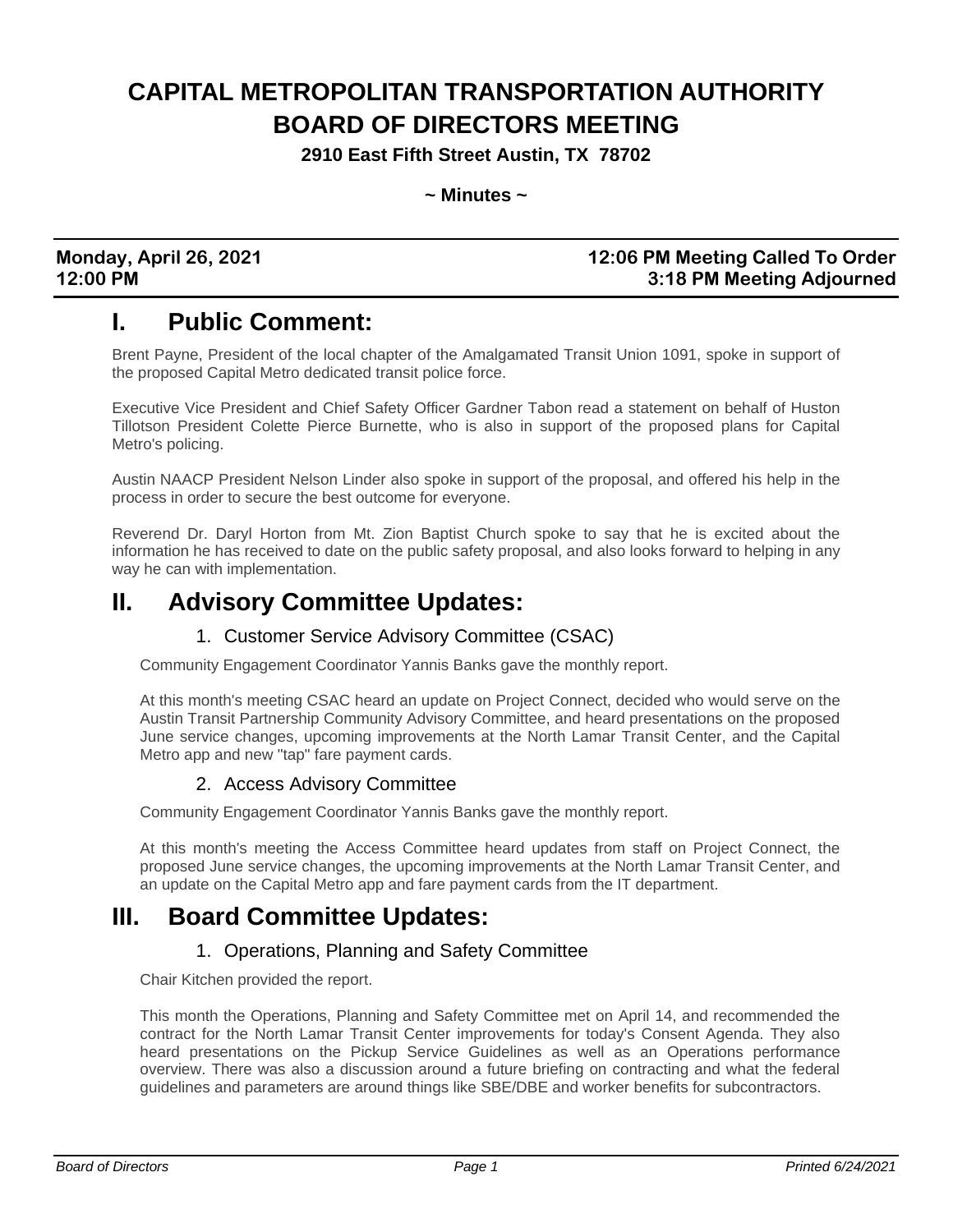#### 2. Finance, Audit and Administration Committee

The committee did not meet this month, so no report was given.

#### 3. CAMPO update

CAMPO did not meet this month, so no report was given.

#### 4. Austin Transit Partnership update

Board Member Stratton provided the report, and summarized the actions that the Austin Transit Partnership board has taken to date since its first meeting in January. He also highlighted upcoming public engagement opportunities for both the Blue and Orange lines. The new ATP Citizen Advisory Committee has been selected, and is scheduled to hold its first meeting this evening, and applications for the ATP technical advisory committees are currently being accepted. Board Member Stratton also highlighted recent meetings and discussions with the City of Austin and Federal Transit Administration.

Board Member Pool commented that she's asked City of Austin staff to provide the City Council with an update on requirements and parameters for transit-oriented development, and thought that a similar briefing would be useful for this board.

President Clarke responded that staff will be bringing both a federal regulatory update and a transitoriented development update to the board at upcoming meetings.

## **IV. Presentation:**

#### 1. APTA Peer Review on Public Safety

Executive Vice President and Chief Safety Officer Gardner Tabon gave a brief overview of the current status and future plans for Capital Metro's Safety and Security Department, which include hiring public safety ambassadors and on-staff social workers to help prevent and resolve incidents. The plans also include standing up the agency's own police department operations in FY2023.

Gardner then introduced Polly Hanson from the American Public Transportation Association (APTA), Vera Bumpers from Houston Metro and Paul MacMillan from the Massachusetts Bay Transportation Authority, who were all part of the team that conducted the recent APTA peer review of proposed Capital Metro's Public Safety program.

The team then presented the names of the panel members, scope, methodology and recommendations from the review, which was conducted in January and February, 2021.

Discussion following the presentation included approaches to the hiring process, having officers who understand and have training that is transit-specific, and the importance of the non-sworn public safety staff who support sworn officers.

## **V. Consent Items**

| <b>RESULT:</b>   | <b>ADOPTED [UNANIMOUS]</b>                                      |
|------------------|-----------------------------------------------------------------|
| <b>MOVER:</b>    | Jeffrey Travillion, Board Member                                |
| <b>SECONDER:</b> | Ann Kitchen, Board Member                                       |
| AYES:            | Mitchell, Cooper, Kitchen, Renteria, Travillion, Stratton, Pool |
| <b>ABSENT:</b>   | Hill                                                            |

1. Approval of minutes from the March 17, 2021 board meeting.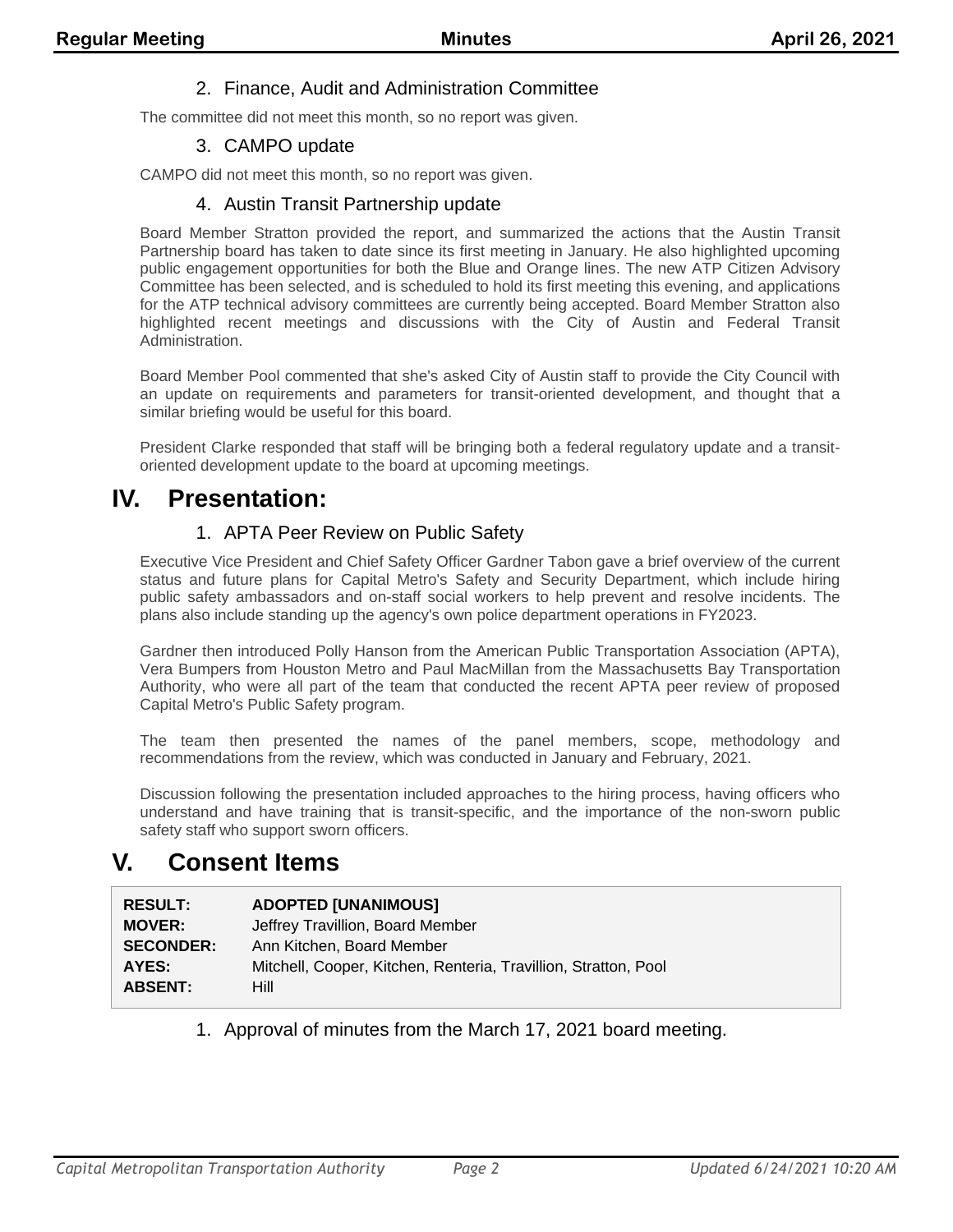2. Approval of a resolution authorizing the President & CEO, or his designee, to finalize and execute a Construction Services Contract with Majestic Services, Inc for improvements to the North Lamar Transit Center for a total not to exceed amount of \$258,971.

## **VI. Action Items:**

1. Approval of a resolution authorizing the President & CEO, or his designee, to finalize and execute a contract for Wellness Program Services with EXOS Works, Inc., in an amount not to exceed \$1,166,967.

Executive Vice President of Administration Donna Simmons brought this item forward.

The vendor chosen for this award is the current vendor for these services. Donna gave a brief presentation that included the scope of this contract, which includes the Capital Metro fitness centers, nutrition counseling, personal training, tobacco cessation programs, and a bike loan program.

| <b>RESULT:</b>   | <b>ADOPTED [UNANIMOUS]</b>                                      |
|------------------|-----------------------------------------------------------------|
| <b>MOVER:</b>    | Eric Stratton, Board Secretary                                  |
| <b>SECONDER:</b> | Leslie Pool. Board Member                                       |
| AYES:            | Mitchell, Cooper, Kitchen, Renteria, Travillion, Stratton, Pool |
| <b>ABSENT:</b>   | Hill                                                            |

## 2. Approval of the Capital Metro Pickup Service Guidelines.

Executive Vice President of Planning and Development Sharmila Mukherjee and Vice President of Demand Response Chad Ballentine brought this item forward.

These guidelines have been under development for approximately four months, and Sharmila thanked the board for their comments and participation in the process.

Chad then reviewed upcoming Pickup milestones and let the board know that the evaluation framework presented here would not be put into use until plans were being developed for the FY 2023 budget. He then gave an overview of the current Pickup service and zones and development of the guidelines. Sharmila followed with slides that included policy goals and purposes for the service, and the approaches to planning and evaluating it. She also put forward and discussed the proposed "scoring matrix" to be used for evaluation. Chad then closed the presentation with a few slides summarizing the implementation and monitoring of the service under the proposed guidelines and a timeline for the launch of several new zones.

Board Member Travillion commented that this service is likely to be important in areas that have been traditionally underserved by transit. He hopes that the agency can look at expanding the service to cover workers who don't work the traditional 9 to 5 day, by running Pickup later than 7 p.m. and on weekends. It will be important to listen to stakeholder feedback and be responsive to it.

Board Member Stratton asked for clarification on several of the criteria on the matrix, including connections to fixed-route services and how many trips on MetroAccess might be replaced by Pickup.

Board Member Kitchen thanked Sharmila and Chad for going back and looking at access to Pickup for people with disabilities, which she had raised at a previous meeting.

After the vote on this item President Clarke spoke to thank Chad and Sharmila, and to pass along his appreciation to the board for their input and willingness to work with staff on this item.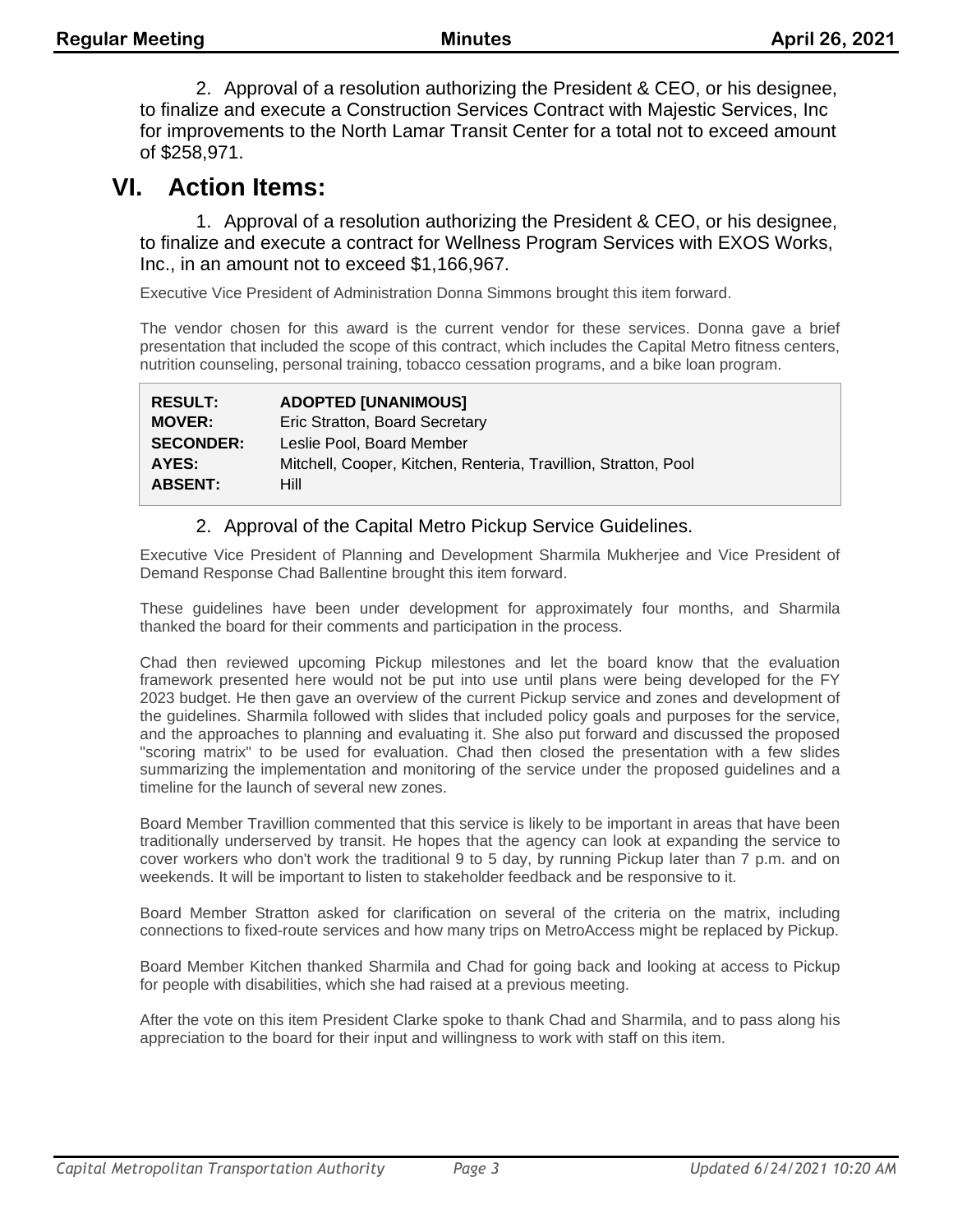| <b>RESULT:</b>   | <b>ADOPTED [UNANIMOUS]</b>                                      |
|------------------|-----------------------------------------------------------------|
| <b>MOVER:</b>    | Ann Kitchen, Board Member                                       |
| <b>SECONDER:</b> | Jeffrey Travillion, Board Member                                |
| AYES:            | Mitchell, Cooper, Kitchen, Renteria, Travillion, Stratton, Pool |
| <b>ABSENT:</b>   | Hill                                                            |

## **VII. Presentation**

# 1. Project Connect Program Update and Review of the Integrated Financial

#### Model

CFO Reinet Marneweck and Executive Vice President of Planning and Development Sharmila Mukherjee presented this item.

Sharmila began the presentation by reviewing the Project Connect projects that are currently underway and managed by Capital Metro, including new rail stations at Broadmoor and McKalla Place and improvements along the Red Line. She also provided an update on the planning process underway under the grant received from the Federal Transit Administration for Transit Oriented Development, and on the milestones that are part of the launch of two new MetroRapid lines.

Reinet then reviewed the Project Connect integrated financial model. She started with a summary of the adopted Sequencing Plan and conceptual program capital costs, totaling \$7.1 billion. She reviewed the funding sequence for implementation of the entire plan and noted that we are about two years away from updating the model when 30% engineering costs are known for the Blue Line, Orange Line, and tunnel. She discussed recent updates to the timing of the funding approved as part of anti-displacement strategy, and highlighted a graph showing program expenditures, revenues, and debt between now and 2035. She then outline the strategy for servicing the debt over time.

Board Member Kitchen asked for further details on the Oak Hill/Menchaca MetroRapid line planning process and TOD planning along the southern portion of the Orange Line.

Board Member Pool asked for further details on the type of debt that is expected and overall timeframe for it, which kicked off a board discussion about local, state and federal funding for transit funding.

Board Member Kitchen commented on the timing of the anti-displacement funding and the need for Austin City Council, Cap Metro and the Austin Transit Partnership to get ahead of the curve in order to avoid or mitigate displacement.

Board Member Stratton and Chair Cooper recognized and thanked Reinet on the occasion of her last presentation to the full board before she retires.

## **VIII. Reports:**

### 1. President's Report

President Clarke gave his monthly report. This month's topics included a staff and community vaccination update, recent engagements with Capital Metro's federal government partners, and a recent ceremony to recognize 11 employees who provided exemplary services to the community following the February winter storm.

## **IX. Items for Future Discussion:**

# **X. Adjournment**